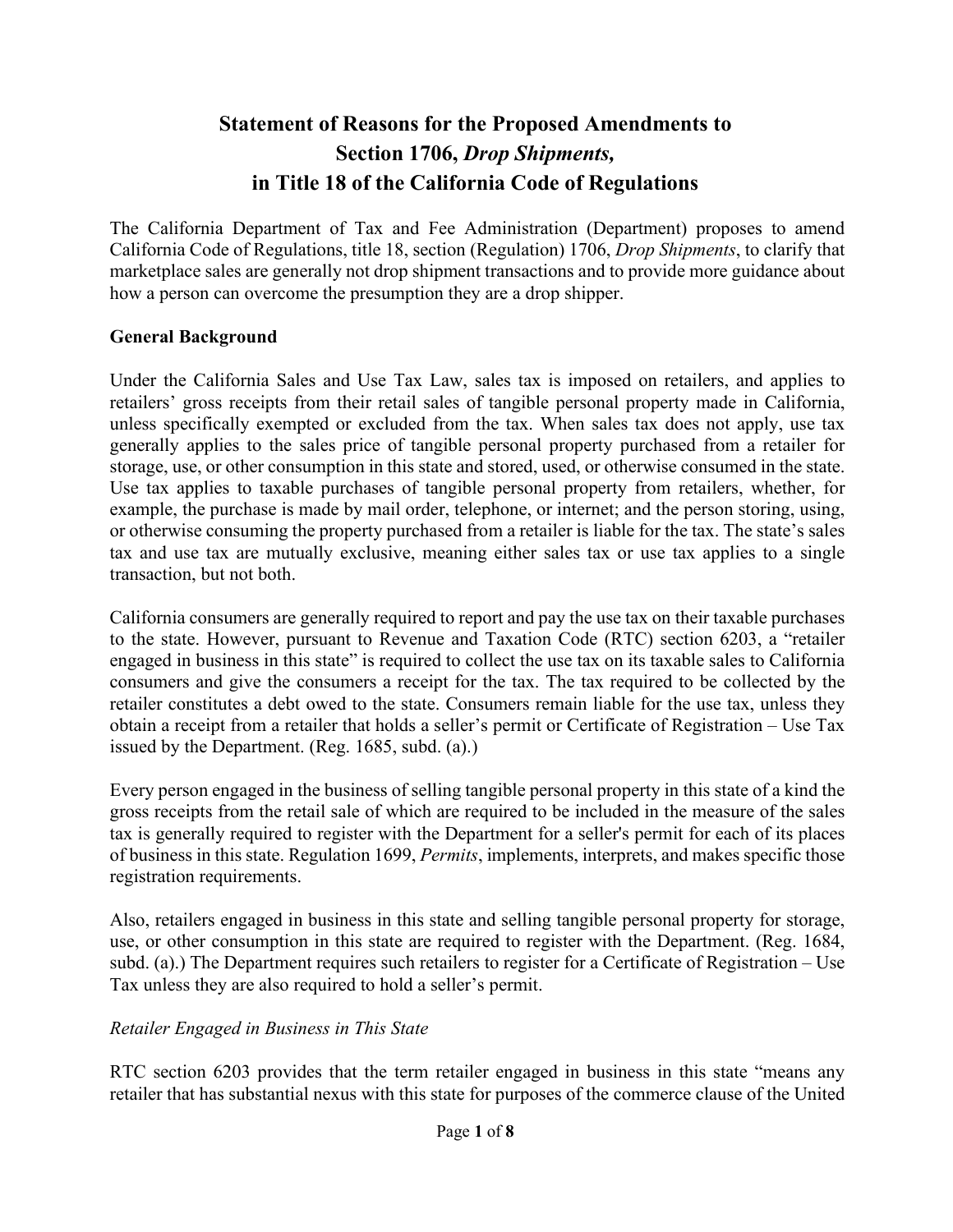States Constitution and any retailer upon whom federal law permits this state to impose a use tax collection duty." The term retailer engaged in business in this state includes, but is not limited to, a retailer that owns tangible personal property, such as inventory, or leases tangible personal property, such as a computer server, in California; a retailer that maintains or uses an office location in California; and a retailer having representatives in California for purposes of taking orders, making sales or deliveries, or installing or assembling tangible personal property. The term also includes, but is not limited to, any retailer that, in the preceding calendar year or current calendar year, has total combined sales of tangible personal property for delivery in this state by the retailer and all persons related to the retailer that exceed five hundred thousand dollars (\$500,000).

### *Assembly Bill 147*

On April 25, 2019, the Legislature enacted Assembly Bill No. (AB) 147 (Stats. 2019, ch. 5). AB 147 added the Marketplace Facilitator Act (MFA) to the RTC to address sales of tangible personal property through marketplaces. The MFA became operative October 1, 2019. (RTC, § 6049.5.) The MFA defines the terms "marketplace," "marketplace facilitator," and "marketplace seller." (RTC, § 6041.) Amongst the key provisions, the MFA specifies that a marketplace facilitator is considered the seller and retailer for each sale facilitated through its marketplace for purposes of determining whether the marketplace facilitator is required to register with the Department for a seller's permit or for a Certificate of Registration – Use Tax. (RTC, § 6042; Reg. 1684.5, subd. (b)(1).) The MFA provides that any marketplace facilitator that is registered or required to be registered with the Department and who facilitates a retail sale of tangible personal property on behalf of a marketplace seller is the retailer making the sale of the tangible personal property sold through its marketplace. (RTC, § 6043.) Such facilitators are required to pay any sales taxes and collect and remit any use taxes due, and the marketplace seller is not responsible for the tax, unless the facilitator qualifies for relief from liability pursuant to RTC section 6046. (Reg. 1684.5, subd. (c).)

The MFA also states that a marketplace seller shall register with the Department for a seller's permit or Certificate of Registration – Use Tax, as required, for retail sales made on its own behalf and not facilitated through a registered marketplace facilitator. (RTC, § 6045; Reg. 1684.5, subd. (b)(2).) Therefore, a marketplace seller is not required to register with the Department for a seller's permit or Certificate of Registration – Use Tax if it does not make any sales of tangible personal property in this state or for storage, use, or other consumption in this state, except for sales facilitated by marketplace facilitators who are the sellers and retailers for purposes of those sales. (Reg. 1684.5, subd. (b)(2).)

## *Regulation 1668, Sales for Resale*

As stated above, sales tax applies to gross receipts from the "retail sale" of tangible personal property. A "retail sale" or "sale at retail" is generally defined as a sale of tangible personal property for any purpose other than resale in the regular course of business. (RTC,  $\S$  6007, subd. (a)(1).) Additionally, use tax applies to the sales price of tangible personal property purchased for "storage, use, or other consumption" in this state, which does not include the keeping or retention of property for resale or the resale of property in the regular course of business. (RTC, §§ 6008, 6009.) Therefore, neither sales nor use tax generally applies when tangible personal property is sold for resale in the regular course of business.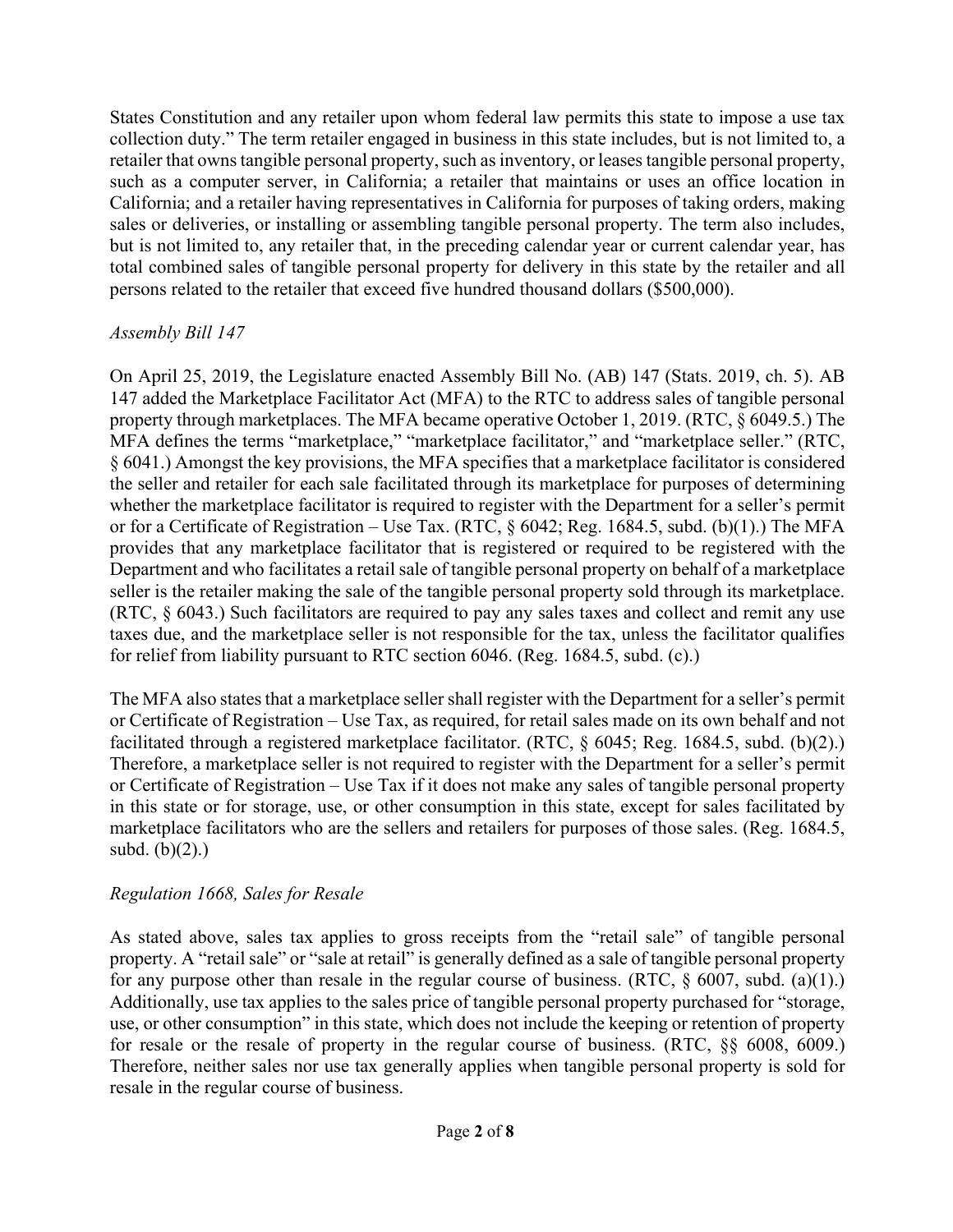Subdivision (a) of Regulation 1668, *Sales for Resale*, provides that the burden of proving that a sale of tangible personal property is not at retail is upon the seller unless the seller timely takes in good faith a certificate from the purchaser that the property is purchased for resale. If timely taken in proper form and in good faith from a person who is engaged in the business of selling tangible personal property and who holds a California seller's permit as required by Regulation 1699, the certificate relieves the seller from the liability for the sales tax and the duty of collecting the use tax. A certificate is considered timely if it is taken any time before the purchaser is billed, within the seller's normal billing and payment cycle, or prior to delivery of the property to the purchaser.

Regulation 1668, subdivision (b)(1) states that any document, such as a letter or purchase order, timely provided by the purchaser to the seller will be regarded as a resale certificate with respect to the sale of the property described in the document if it contains all the following essential elements:

- The signature of the purchaser, purchaser's employee, or purchaser's authorized representative.
- The name and address of the purchaser.
- The number of the seller's permit held by the purchaser if required by Regulation 1699. If the purchaser is not required to hold a seller's permit because the purchaser sells only property of a kind the retail sale of which is not taxable or because the purchaser makes no sales in this state, the purchaser must include on the certificate a sufficient explanation as to the reason the purchaser is not required to hold a California seller's permit in lieu of a seller's permit number.
- A statement that the property described in the document is purchased for resale.
- Date of execution of the document.

Subdivision (c) of Regulation 1668 also provides that in the absence of evidence to the contrary, a seller will be presumed to have taken a resale certificate in good faith if the certificate contains all the essential elements described above and otherwise appears to be valid on its face.

## *Regulation 1706, Drop Shipments*

RTC section 6007, subdivision (a)(2), specifies that when tangible personal property is delivered by an owner or former owner thereof, or by a factor or agent of that owner, former owner, or factor to a consumer or to a person for redelivery to a consumer, pursuant to a retail sale made by a retailer not engaged in business in this state, the person making the delivery is deemed the retailer of that property and is liable for the tax due. Regulation 1706 implements the provisions of RTC section 6007, subdivision  $(a)(2)$ .

Subdivision (a) of Regulation 1706 provides the following definitions. A "drop shipment" means and includes a delivery of tangible personal property by an owner or former owner thereof, or factor or agent of that owner or former owner, to a California consumer pursuant to the instructions of a true retailer. A "true retailer" means and includes a retailer who is not a retailer engaged in business in this state and who makes a sale of tangible personal property to a consumer in California. A "retailer engaged in business in this state" means and includes any person who would be so defined by RTC section 6203 if the person were a retailer. Lastly, a "drop shipper" means and includes an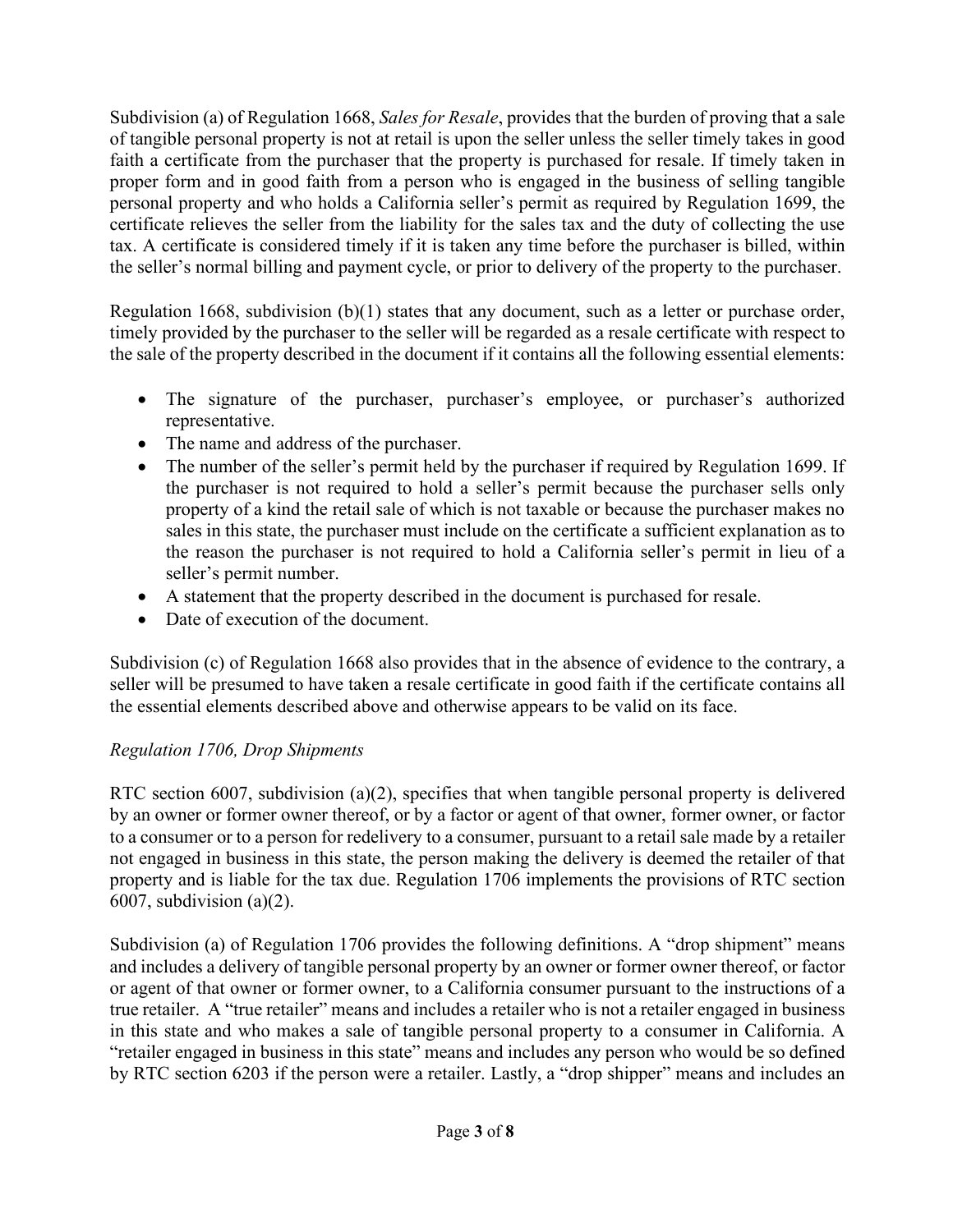owner or former owner thereof, or factor or agent of that owner or former owner, who makes a drop shipment of tangible personal property.

Subdivision (b) of Regulation 1706 explains that a drop shipment generally involves two separate sales. The true retailer contracts to sell tangible personal property to a consumer. The true retailer then contracts to purchase that property from a supplier and instructs the supplier to ship the property directly to the consumer. The supplier is a drop shipper. A drop shipper that is a retailer engaged in business in this state is reclassified as the retailer and is liable for tax. When more than two separate sales are involved, the person liable for the applicable tax as the drop shipper is the first person who is a retailer engaged in business in this state in the series of transactions beginning with the purchase by the true retailer.

Regulation 1706, subdivision (c) provides that a drop shipper making a drop shipment must report and pay tax measured by the retail selling price of the property paid by the California consumer to the true retailer, unless the sale and use of the property are otherwise exempt. It provides that a drop shipper may also calculate the retail selling price of their drop shipments of property based on their selling price of the property to the true retailer plus a mark-up of 10 percent and a drop shipper may use a mark-up percentage lower than 10 percent if the drop shipper can document that the lower mark-up percentage accurately reflects the retail selling price charged by the true retailer to the California consumer. It further provides that if a mark-up percentage lower than 10 percent is developed in an audit of the drop shipper, the drop shipper may use that percentage for the subsequent reporting periods provided the drop shipper has not had a significant change in business operations. However, the mark-up provisions do not apply to drop shipments of vehicles, vessels, and aircraft.

Examples illustrating how subdivisions (b) and (c) of Regulation 1706 apply to specific factual situations are included in subdivision (d). As relevant here, the example in subdivision (d)(5) illustrates that a drop shipper who only sold computer hardware during a prior audit period and now makes considerable sales of software during the current period cannot use a mark-up percentage lower than 10 percent developed during the audit of the prior audit period to calculate the retail selling price of their drop shipments during the current period because there was a significant change in the drop shipper's business operations between the two periods.

Also, subdivision (e) of Regulation 1706 states that an owner or former owner of tangible personal property, or a factor or agent of that owner or former owner, who, upon the instructions of that person's customer, delivers property to a California consumer is presumed to be a drop shipper liable for the applicable tax as the retailer. A person may overcome this presumption by accepting a timely resale certificate from the person's customer that includes a valid California seller's permit number. Acceptance of a resale certificate that does not include a valid California seller's permit number will not overcome the presumption. A person otherwise qualifying as a drop shipper may also overcome the presumption that the delivery is to a consumer by accepting a timely and valid resale certificate in good faith from the person in California to whom the property is delivered.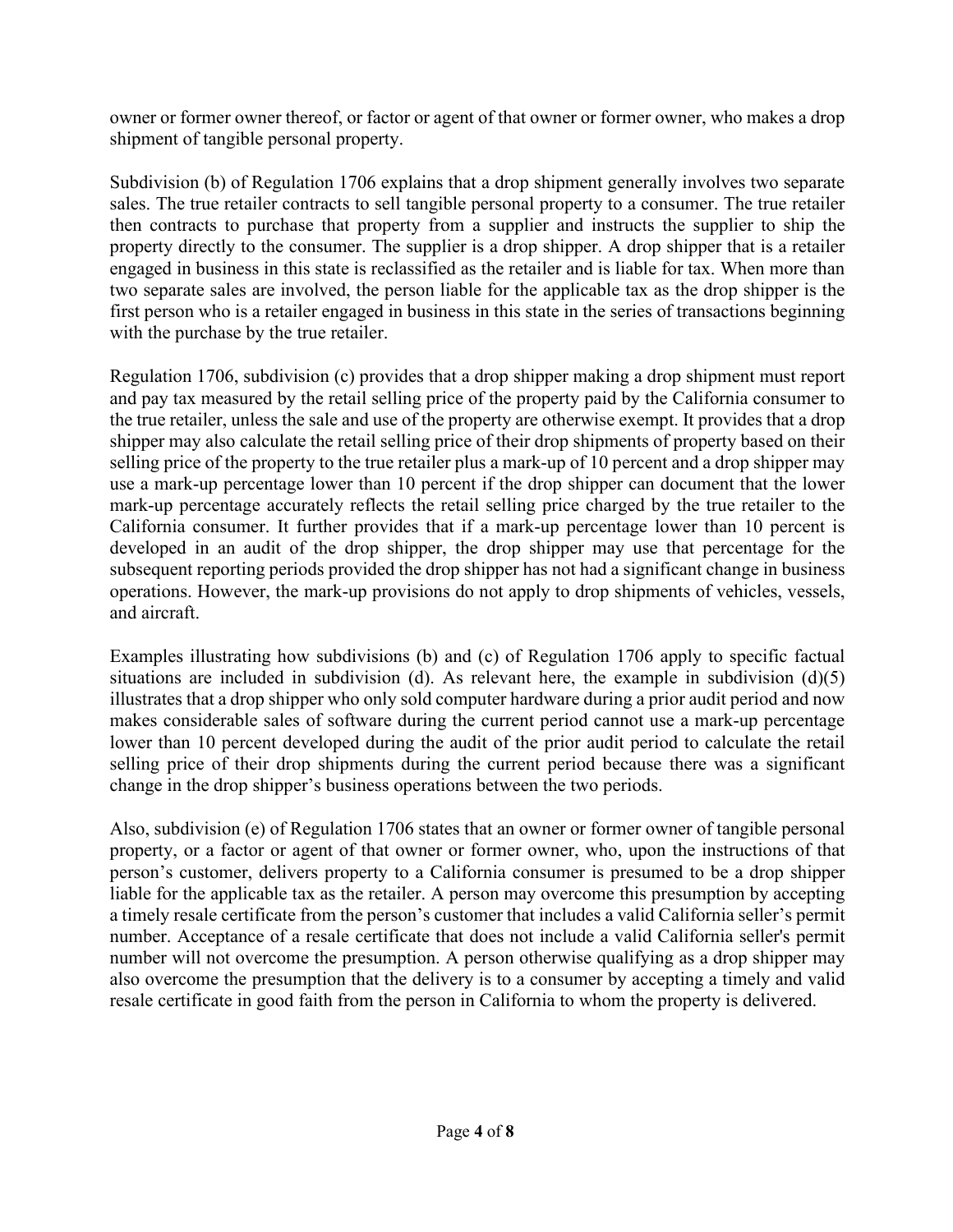#### **Discussion of Proposed Amendments**

#### *Marketplace Sales*

A marketplace facilitator that is registered with the Department or required to register with the Department for a seller's permit or Certificate of Registration – Use Tax that facilitates a retail sale of tangible personal property by a marketplace seller on or after October 1, 2019, is the retailer selling or making the sale of the tangible personal property sold through its marketplace under RTC section 6043. When a marketplace facilitator is the retailer for a retail sale of tangible personal property to a California consumer by a marketplace seller under RTC section 6043, the marketplace facilitator is not a true retailer. As such, if the marketplace seller contracts to purchase the property from a supplier and instructs the supplier to deliver the property directly to the consumer, the supplier is not a drop shipper because it is not delivering the property pursuant to a retail sale by a true retailer.

Therefore, the Department proposes adding new subdivision (c) to Regulation 1706 titled "Marketplace sales" to clarify that these marketplace sales are not drop shipments. The Department also proposes adding a new example to Regulation 1706 illustrating a marketplace sale that is not a drop shipment. The Department has determined that these amendments are necessary to prevent these marketplace sales from being taxed as drop shipments.

The Department also proposes that new subdivision (c) refer readers to Regulation 1684.5, *Marketplace Sales*, for more information about determining who the retailer is for purposes of a marketplace sale. The Department has determined that this cross reference is necessary because Regulation 1684.5 explains when a marketplace seller is still the retailer for purposes of a retail sale to a California consumer facilitated by a marketplace facilitator, in which case the sale may still be a drop shipment.

Furthermore, the Department proposes to incorporate the MFA's definitions of "marketplace," "marketplace facilitator," and "marketplace seller" into subdivision (a) of Regulation 1706 by reference and to renumber the current definitions in subdivision (a) so that all the definitions are in alphabetical order. The Department also proposes to renumber current subdivisions (c), (d), and (e), as subdivisions (d), (e), and (f) due to the addition of proposed new subdivision (c) to Regulation 1706.

## *Reformatted Section References*

The Department proposes to reformat the RTC section references in renumbered subdivision (d)(3) to be consistent with how the RTC section references are formatted elsewhere in the regulation.

## *Examples*

The Department proposes amending the example in renumbered subdivision (e)(5) to refer to sales of furniture and appliances instead of computer hardware and software. The Department has determined that the amendment is necessary because the application of tax to computer software is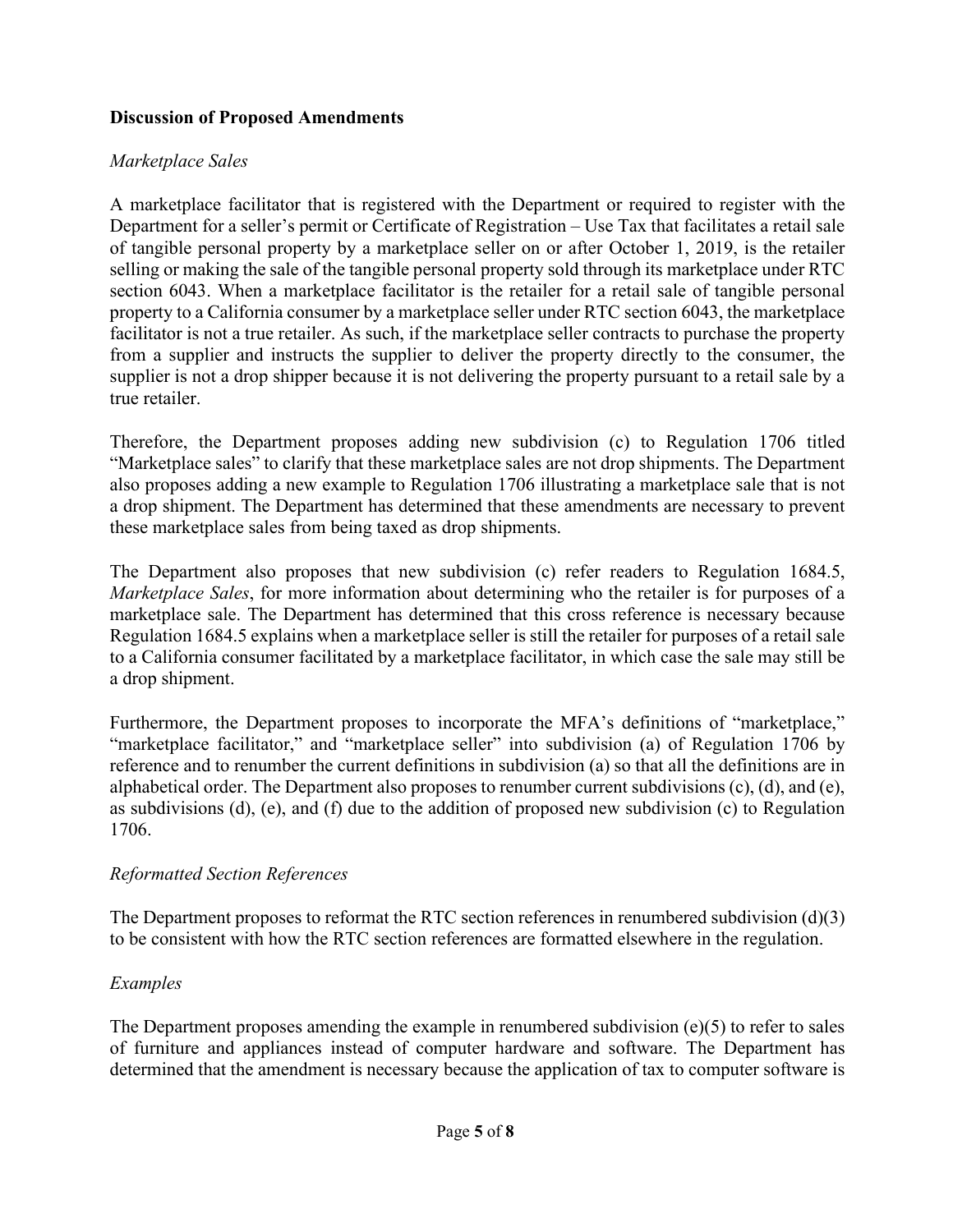complex and it is likely that a retailer of computer hardware also sells computer software as part of its regular business operations.

The Department also proposes adding new subdivision (e)(6) to provide the new example illustrating a marketplace sale that is not a drop shipment, as discussed above.

## *Burden of Proof*

Current subdivision (e)(1) of Regulation 1706 states that a person may overcome the presumption that they are a drop shipper liable for the tax only if they accept a timely resale certificate that includes a valid seller's permit number. It further states that acceptance of a resale certificate that does not contain a valid seller's permit number will not overcome the presumption.

RTC section 6007, subdivision (a)(2), does not apply to a supplier that delivers property to a California consumer pursuant to a retail sale made by a retailer that is engaged in business in this state. Accordingly, a retailer engaged in business in this state is not a "true retailer" as defined in Regulation 1706. There are many retailers engaged in business in this state that are registered with the Department for a Certificate of Registration – Use Tax that are not required to register with the Department for a seller's permit. Pursuant to Regulation 1668, subdivision (b)(1), such retailers can generally issue a valid resale certificate to their supplier when purchasing tangible personal property for resale in the regular course of business if the certificate contains a sufficient explanation as to the reason the retailer is not required to hold a California seller's permit in lieu of a seller's permit number.

In addition, as stated above, when a marketplace facilitator is the retailer for a retail sale of tangible personal property to a California consumer by a marketplace seller under RTC section 6043, the marketplace facilitator is not a true retailer. As such, if the marketplace seller contracts to purchase the property from a supplier and instructs the supplier to deliver the property directly to the consumer, the supplier is not a drop shipper because it is not delivering the property pursuant to a retail sale by a true retailer. A marketplace seller that is not required to register for a seller's permit under Regulation 1699 can generally issue a valid resale certificate to their supplier if the certificate contains a sufficient explanation as to the reason the marketplace seller is not required to hold a California seller's permit in lieu of a seller's permit number.

Therefore, the Department proposes to amend renumbered subdivision  $(f)(1)$  to provide that a person can overcome the presumption that they are a drop shipper if they accept a timely resale certificate in good faith from their customer that contains all the essential elements as provided by Regulation 1668, including, where appropriate, an explanation as to the reason why the customer is not required to hold a California seller's permit. The Department proposes to add subdivision  $(f)(1)(B)$  to provide that the explanation must be accompanied by: (1) a statement that the customer is registered with the Department for a Certificate of Registration – Use Tax and the customer's valid account number; or  $(2)$  a statement that the customer is a marketplace seller and purchasing the property pursuant to a sale facilitated by a registered marketplace facilitator that is the retailer for purposes of the sale and the marketplace facilitator's name and valid seller's permit number or account number. The Department has determined that the amendments to renumbered subdivision  $(f)(1)$  are necessary to stop suppliers that are following Regulation 1706 from incorrectly treating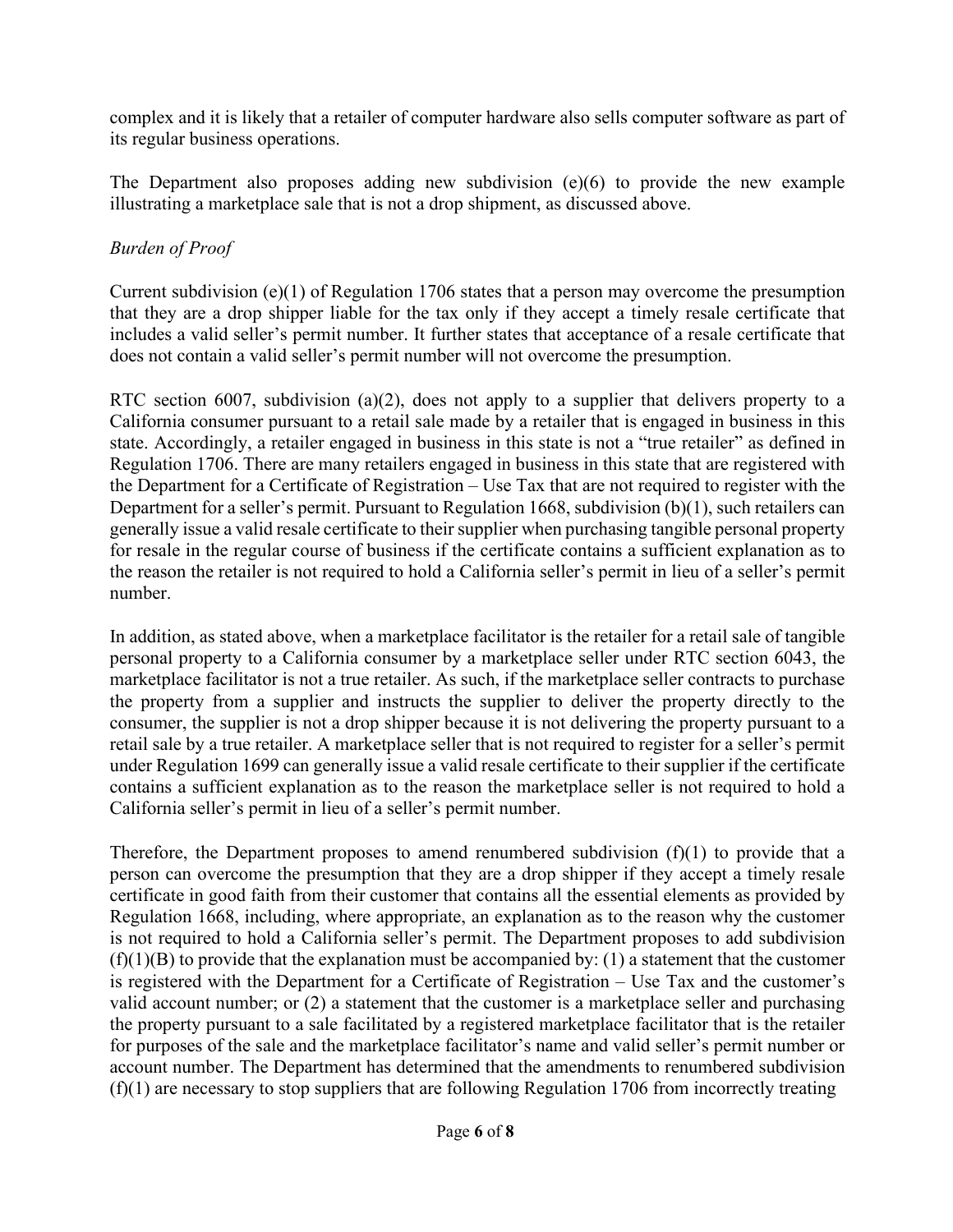certain sales for resale as taxable drop shipments. These include sales for resale to retailers that are registered with the Department for a Certificate of Registration – Use Tax and sales to unregistered marketplace sellers purchasing the property pursuant to retail sales facilitated by registered marketplace facilitators.

Furthermore, a supplier is not a drop shipper when it sells tangible personal property to a customer that is a retailer engaged in business in this state at the time of the sale or to a customer that is a marketplace seller purchasing the property pursuant to its sale facilitated by a marketplace facilitator that was the retailer for purposes of the sale under RTC section 6043.

Therefore, the Department proposes to add new subdivision (f)(2) to Regulation 1706 to clarify that a person who does not timely obtain a resale certificate from the person's customer that satisfies the requirements of subdivision  $(f)(1)$  can overcome the presumption that they are a drop shipper by establishing that the person's customer was a retailer engaged in business in this state at the time of the sale or the person's customer was a marketplace seller and purchased the property pursuant to its sale facilitated by a marketplace facilitator that was the retailer for purposes of the sale. The Department has determined that the amendments to renumbered subdivisions  $(f)(1)$  and new subdivision (f)(2) are necessary to clarify that sales for resale to retailers that are engaged in business in this state, but not registered for a seller's permit, and unregistered marketplace sellers purchasing the property pursuant to retail sales facilitated by registered marketplace facilitators are not taxable drop shipments.

The Department also proposes to renumber current subdivision  $(f)(2)$  as subdivision  $(f)(3)$  and make the phrasing of subdivision (f)(3) more consistent with the phrasing in subdivisions (f)(1) and (f)(2).

## *References to the Board*

Regulation 1706 was originally adopted by the State Board of Equalization (Board) and it contains references to the Board because it has not been amended since July 1, 2017, when the Department began administering the Sales and Use Tax Law, instead of the Board. These references to the Board are deemed to refer to the Department under Government Code section 15570.24. Therefore, the Department also proposes to replace the references to the "Board" with references to the "Department" throughout Regulation 1706.

## *Interested Parties Meeting and Comments*

The Department distributed a discussion paper explaining the proposed amendments on August 25, 2020, and held an interested parties meeting to obtain public input on September 15, 2020. The Department received a letter dated October 13, 2020, from Ms. Joan Armenta-Roberts, Technical Tax Consultant, for the California Taxpayers Association (CalTax), with CalTax's comments regarding the amendments. Based on the comments received during the meeting and in the letter, the interested parties were generally supportive of the proposed amendments. Specifically, Ms. Armenta-Roberts stated that CalTax believes the proposed amendments do an excellent job of incorporating provisions relating to drop shipments that involve a marketplace or marketplace facilitator.